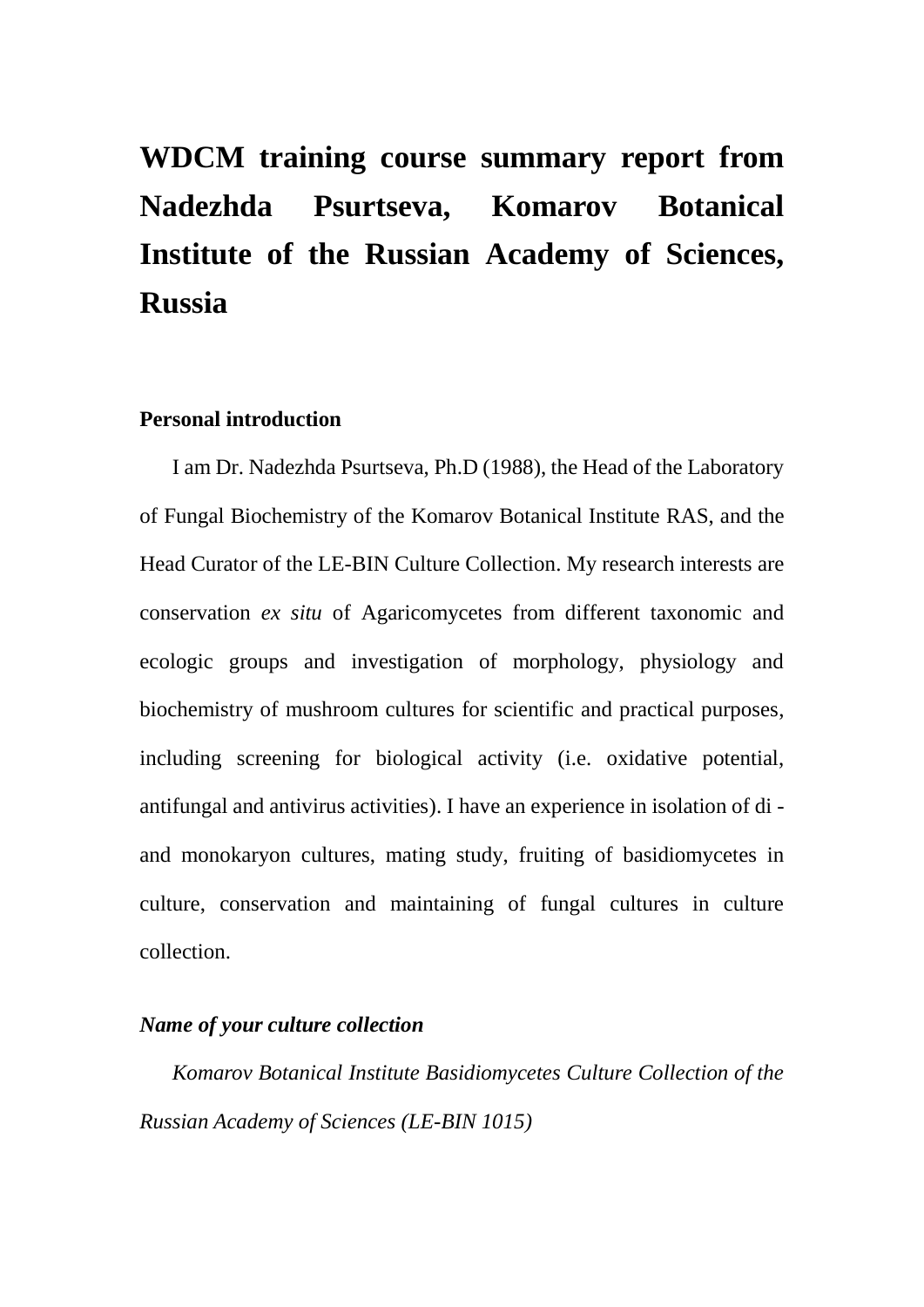# **ABSTRACT**

Komarov Botanical Institute Basidiomycetes Culture Collection (LE-BIN 1015) is the largest in Russia specialized culture collection preserving 10% of natural mushroom diversity in the country. It maintains over 2600 strains of about 650 species of mushrooms. The collection grows actively increasing the strain's variety and taxonomic diversity of preserving species. WDCM training course gave a good opportunity to enrich our knowledge in modern trends of information management and utilizations of microbial recourses; it provided lectures and practice on vital problems in preservation and characterization of microorganisms with emphasizing on bioinformatics. The participation in the WDCM training course will promote the further development of the LE-BIN collection dataware. Further cooperation with the WDCM would be very much desirable.

#### **Key words:**

**Basidiomycetes strains, culture collection, preservation methods, database, GCM catalog**

#### **Contents**

| 1. Brief introduction of the LE-BIN Culture Collection 3 |
|----------------------------------------------------------|
|                                                          |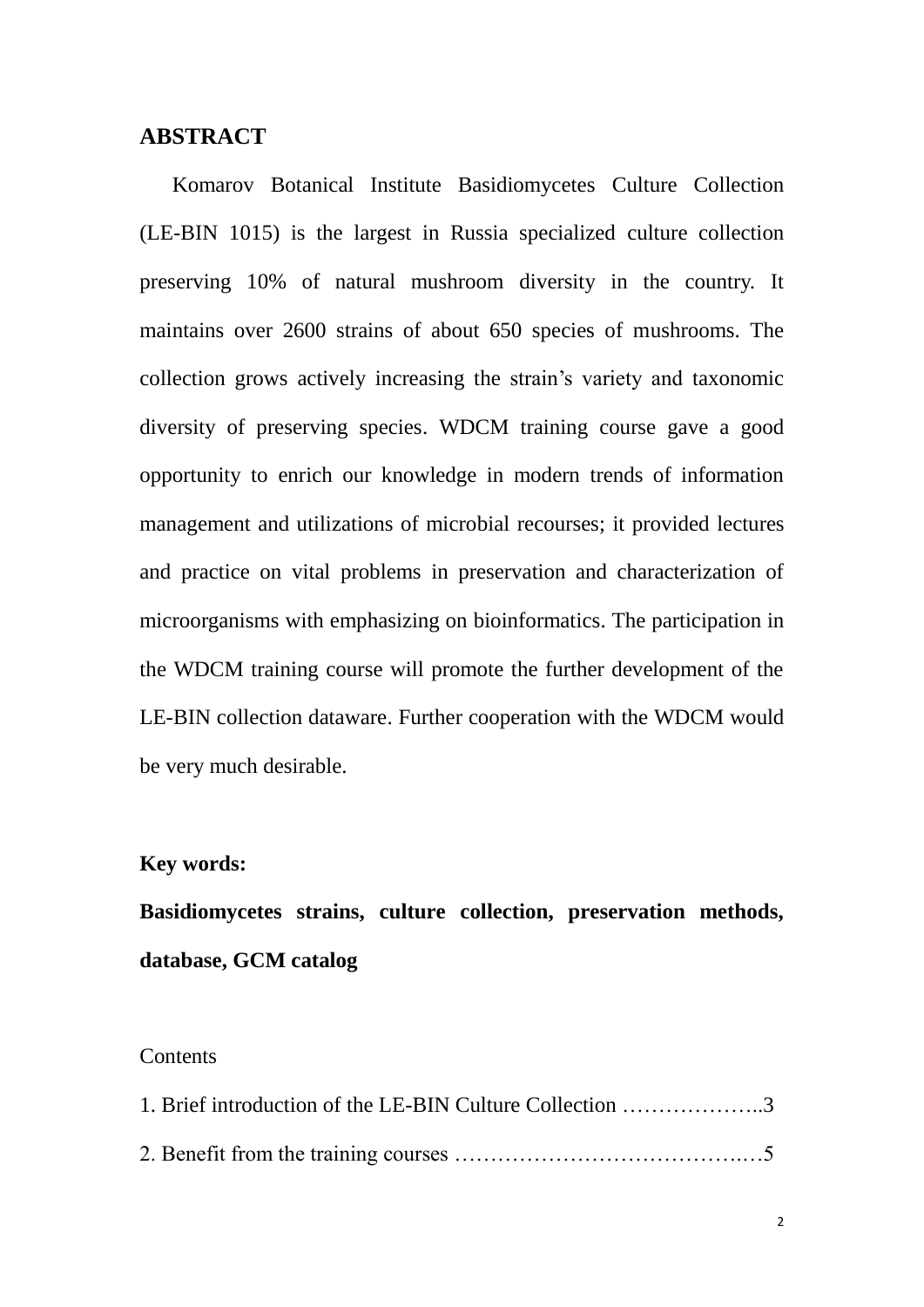|  |  |  |  | 5. Suggestion on further cooperation between WDCM and your |  |  |  |  |  |
|--|--|--|--|------------------------------------------------------------|--|--|--|--|--|
|  |  |  |  |                                                            |  |  |  |  |  |

### **1. Brief introduction of your Culture Collection**

Komarov Botanical Institute Basidiomycetes Culture Collection (LE-BIN 1015) preserves and maintains dikaryon strains of basidial macromycetes from various taxonomic and ecologic groups originating from different geographical regions. It is an integral part of the Laboratory of Fungal Biochemistry. The Collection was established in the late 1950s for study of biologically active compounds and enzymes in basidiomycetes. In the late 1990s, a new project based on the idea of macromycete conservation *ex situ* started in the Collection. A plan of the Collection's development was altered to include conservation *ex situ* of taxonomical and ecological diversity of basidiomycetes in Russia with emphases on preserving rare and endangered species, maintaining ectomycorrhizal fungi, and culturing species strains useful for biotechnology and medicine. Most of the Collection strains are original isolates from field works in various regions of Russia (European areas, the Caucasus, Urals, Siberia, and Far East) mainly in protected zones, i.e. nature reserves and national parks, but there are many strains from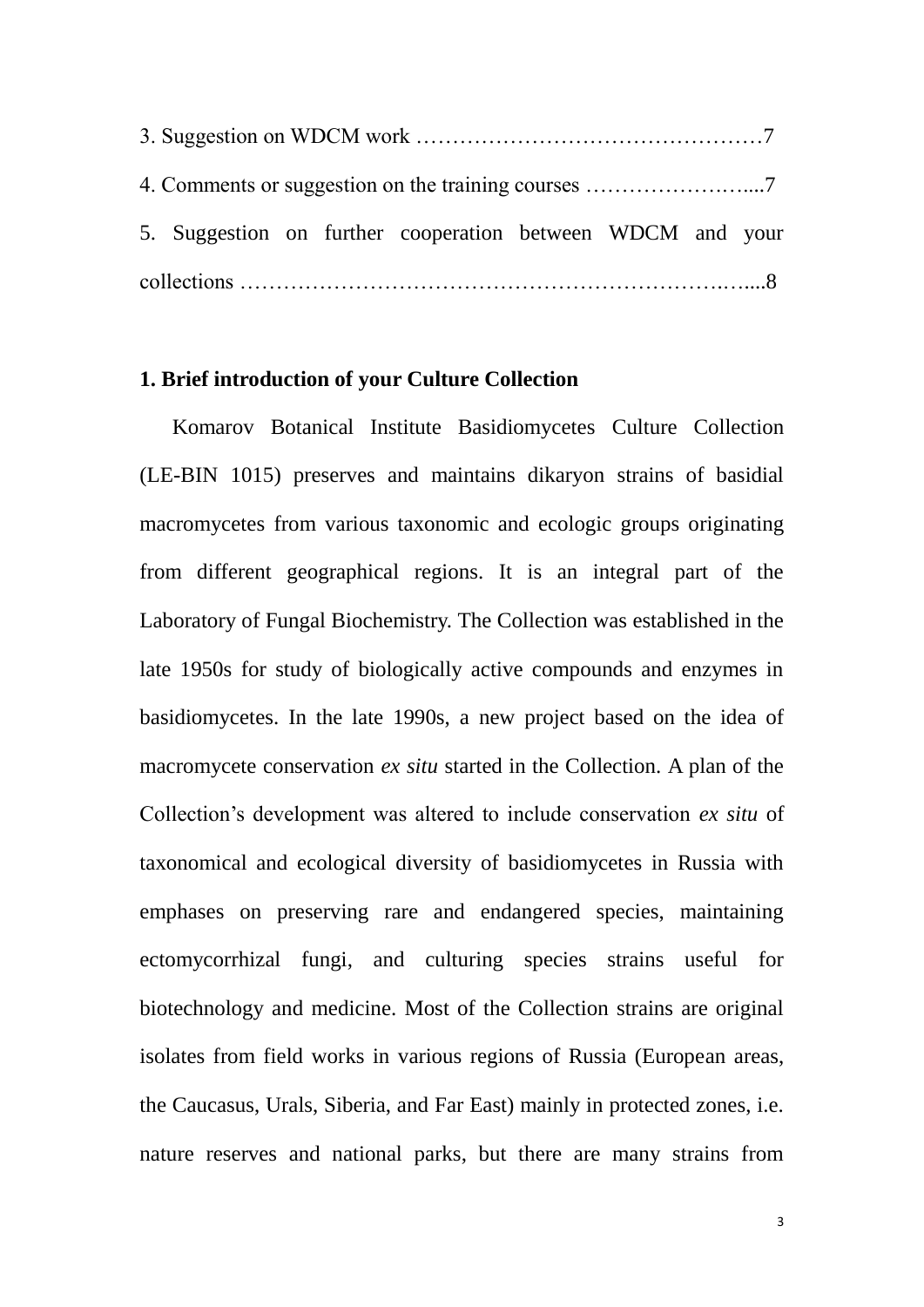territories of the former USSR and some other countries. Original specimens are identified by taxonomist specialists in various groups of macromycetes. Voucher specimens for maintaining cultures are preserved in the Mycological Herbarium of the Komarov Botanical Institute (LE). Cultures maintained in the Collection are mainly of saprotrophic mushrooms including xylotrophs, litter decomposers, soil saprotrophs, and fungi growing in nature on various other substrata. Some ectomycorrhizal fungi (e.g. species of *Amanita, Boletus,* and *Suillus*) are also maintained in the collection. In 2007 was published  $2<sup>nd</sup>$  issue of the LE-BIN Catalog (Psurtseva N.V., Kiyashko A.A., Gachkova E.Y., Belova N.V. Basidiomycetes Culture Collection LE (BIN): Catalogue of Strains. M., SPb: KMK Scientific Press Ltd. 2007. 116 p.) containing information about 1463 strains of agaricoid, aphyllophoroid and gasteroid fungi of over 500 species from 200 genera, 55 families and 24 orders listed in alphabetic order. A list of 14 ascomycetes strains maintained in the LE-BIN is given in the Appendix.

In 2012 the LE-BIN registered in the WDCM under #1015. Nowadays LE–BIN is the largest culture collection of Agaricomycetes in Russia, preserving approximately 10 % of the natural diversity of mushrooms in Russia. The collection gradually increases. It preserves now over 2600 strains of about 650 species from 203 genera, 53 families and 14 orders of mushrooms ordered according to the system set out in

4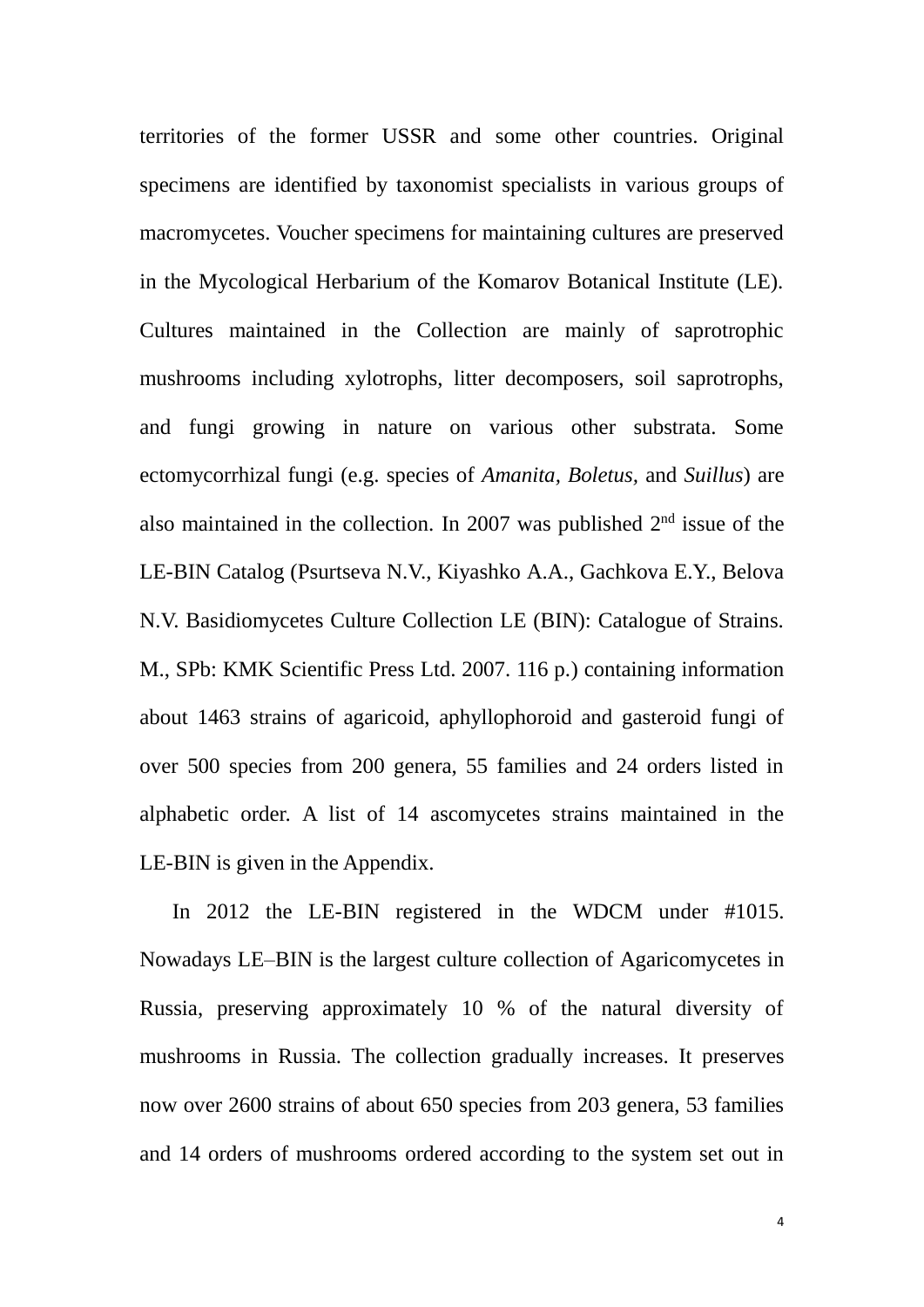the 9th edition of Ainsworth and Bisby's Dictionary of the Fungi (Kirk et al. 2001). Names of the LE–BIN cultures are regularly updated following *Index Fungorum*.

The strains are maintained using 3 preservation methods: as sub-cultures in tubes on beer-ale agar slants at  $4-6\text{ C}$ ; in screw-cap vials under distilled water at room temperature or at  $4-6$ °C (the method was started from 2000); by cryopreservation (mechanical deep-freeze) in cryovials at -80  $\mathcal{C}$  (the method was started from 2011). By now 100% of the collection strains are maintained by sub-culture method, about 75% under distilled water, and about 25% by cryopreservation.

The LE-BIN has joined the GCM and transferred there an information about 1363 strains while nowadays the total number of strains preserved in the collection is 2615 including strains obtained in 2015 field works.

Our plan for future is developing of the LE-BIN collection by (1) increasing the species and strains diversity of preserved fungi, (2) maintaining all strains by 3 methods including sub-culturing, preservation under distilled water, and cryopreservation at -80  $\mathbb{C}$ , and (3) developing of the LE-BIN information system including documents, database for all strains, taxonomy revision, website.

# **2. Benefit from the training courses**

The WDCM Training Course was a great opportunity for me to learn about last achievements in microbial resources information management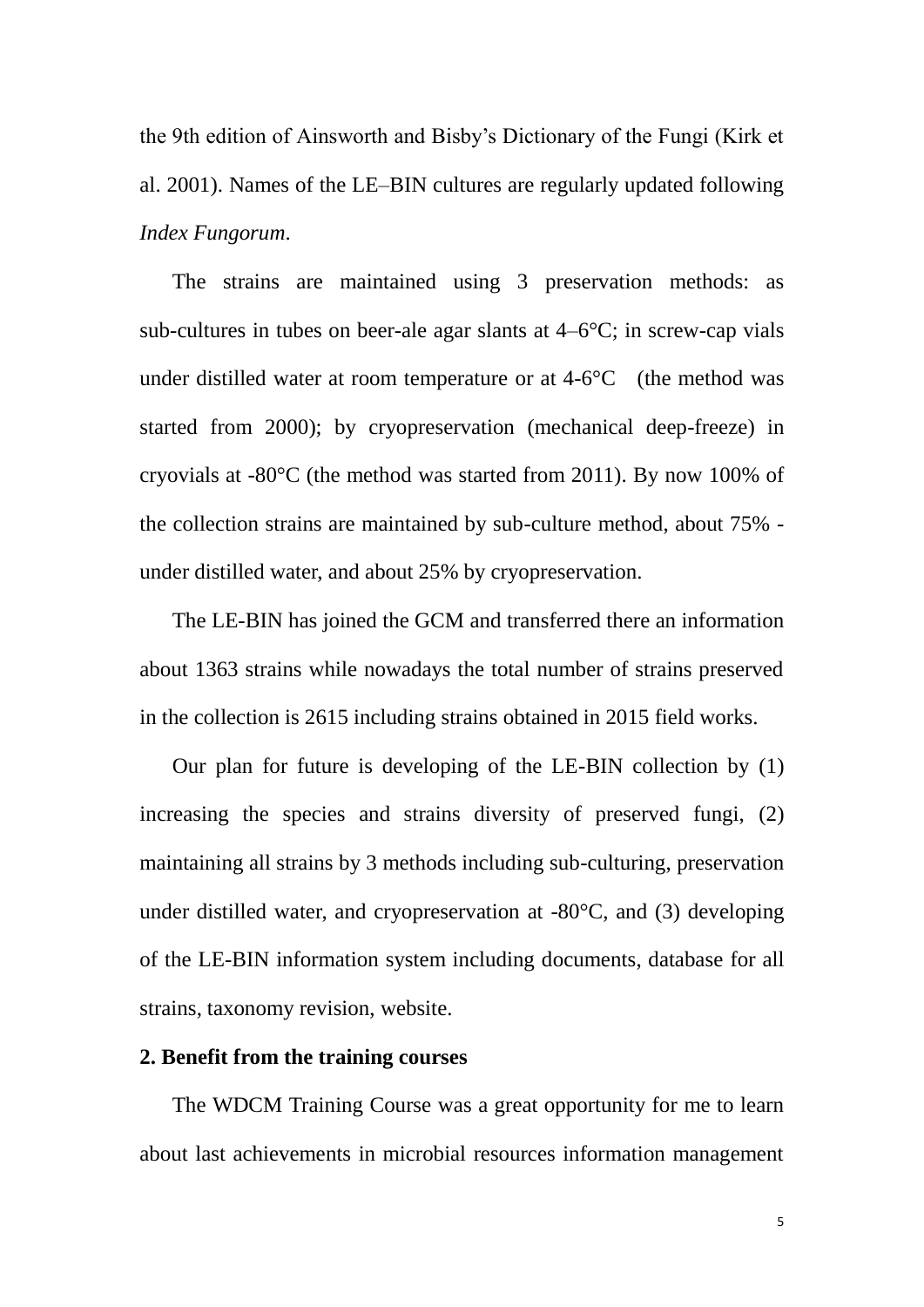and utilization. I am very grateful to the WDCM and the Training Course organizers for the invitation and financial support. It is very important for any culture collection to follow the international standards in the collection management. The lecturers and the practice leaders of the Training Course provided us with valuable information on microbial culture collections in the world and in China, technical advancement in microbiology and mycology, microbial resource databases and other trends in modern science including genetic and molecular techniques and genome analysis. We were introduced to the WFCC, WDCM, and the Global Catalogue of Microorganisms and practically learned how to operate with the databases. The practice helped me to operate with the LE-BIN information in the GCM and create the LE-BIN webpage on the GCM website. The other important thing was visiting of the CGMCC and Beijing Institute of Genomics of the Chinese Academy of Sciences.

During the Course we had a wonderful, pleasant and productive communication within the group of 15 participants from 11 countries. We became good friends and shared not only the classes, but also the weekends exploring the places of interest, shopping and food in Beijing. During three weeks in Beijing including the first week of participating in the WDCM 50th Anniversary, it appeared to be more days off than we expected including besides four weekends one Chinese holiday. We spent them visiting the Great Wall, Forbidden City, Summer Place, the Zoo, and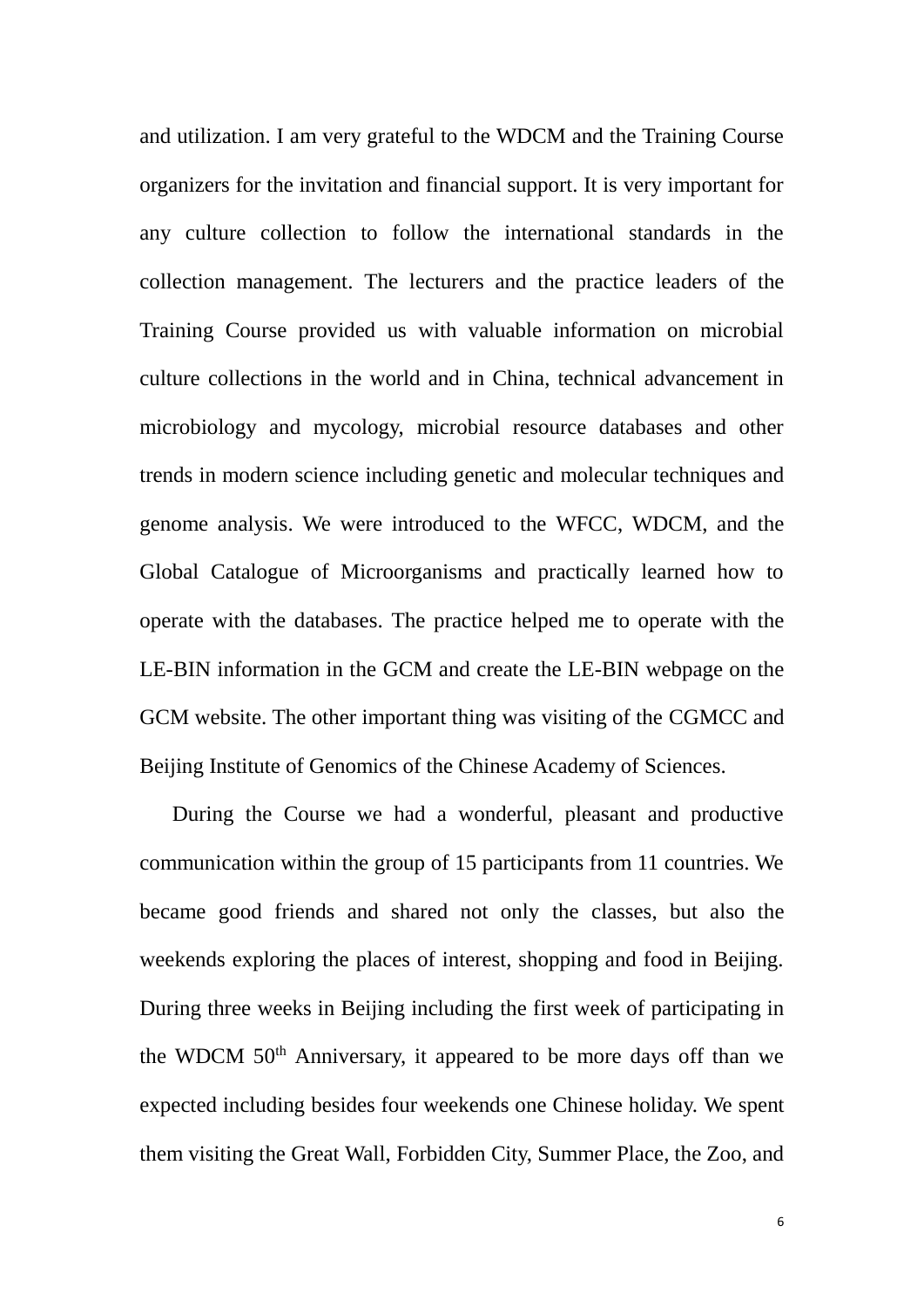various temples and walking places. It was a wonderful time in Beijing.

#### **3. Suggestion on WDCM work**

The LE-BIN collection joined the WDCM in 2012, but we new about this database much earlier and used the information from WDCM regarding world culture collections in our work. We are grateful to Dr. Ma and Dr. Linhuan for maintaining, managing and developing the WDCM project.

#### **4. Comments or suggestion on the training courses**

The Training Course was organized as everyday classes with lectures and practice hours. I am grateful to Ms. Jianyuan Zhang and Ms. Qi Heyuan for organizing all things and taking care for the students. The Best Western Olympic Stadium Hotel was a good choice for our accommodations; it is located not far from the Institute of Microbiology, and took us for about 20 min of walking to get to the institute. I appreciate all lecturers who gave their presentations. The majority of them were interesting and informative. I am not an expert in bioinformatics and these lectures were very useful for me. Unfortunately, the Internet connection was not stable in the classroom during the classes; therefore we could not get appropriate practice on the topics titled in the program. Most of the time we spent in the class and only 2 visits were planned in the Program – to CGMCC and to Beijing Institute of Genomics. The visit to the CGMCC was very short – we saw just a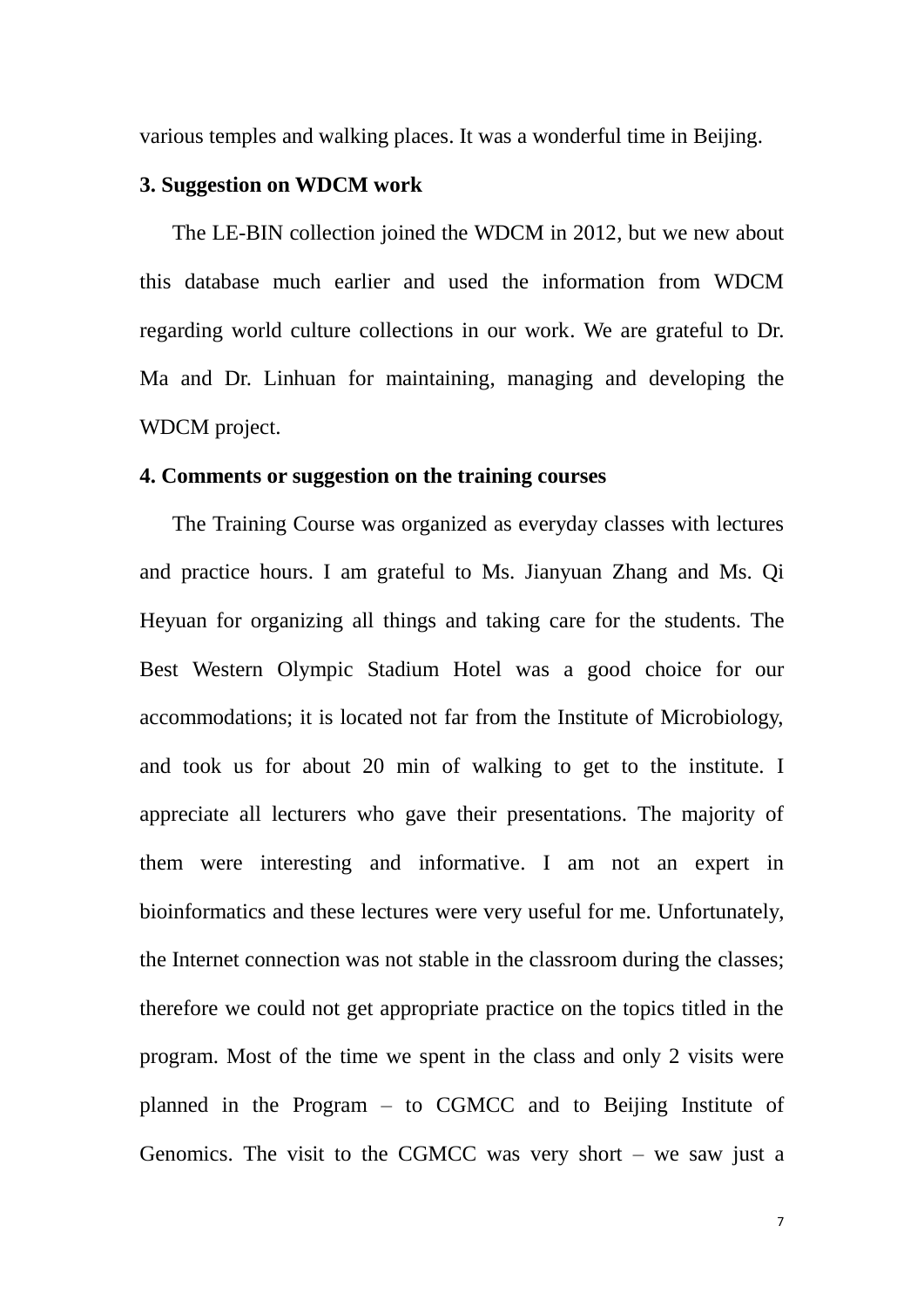storage room of lyophilized collection and a room with liquid nitrogen tanks. It would be interesting to see more details of the collection management. My suggestions on the training course are the following:

- 1. To provide a stable Internet connection in the classroom.
- 2. To shorten coffee break and lunch time. Coffee breaks were 30 min and it was wasting of time. The lunch time was 2 hours and it was more than enough to take a meal in the student cafeteria. I would suggest 15 min for coffee breaks and 1 h for lunches. This would save for about 1.5 h of light day for an after class activity  $$ working on report and visiting places of interest in Beijing.
- 3. To plan in the program more time for practicing.
- 4. To include in the program more visits to the scientific laboratories and Equipment Centers of CAS for the introduction to the institute's facilities would be more clear and visualized.
- 5. It would be useful if the organizers provided some information about best places for visiting in Beijing where we could experience the Chinese culture after the end of classes and during the weekends: places of interests, restaurants, shopping places.

# **5. Suggestion on further cooperation between WDCM and your collections.**

It would be useful for our collection to join one of the international